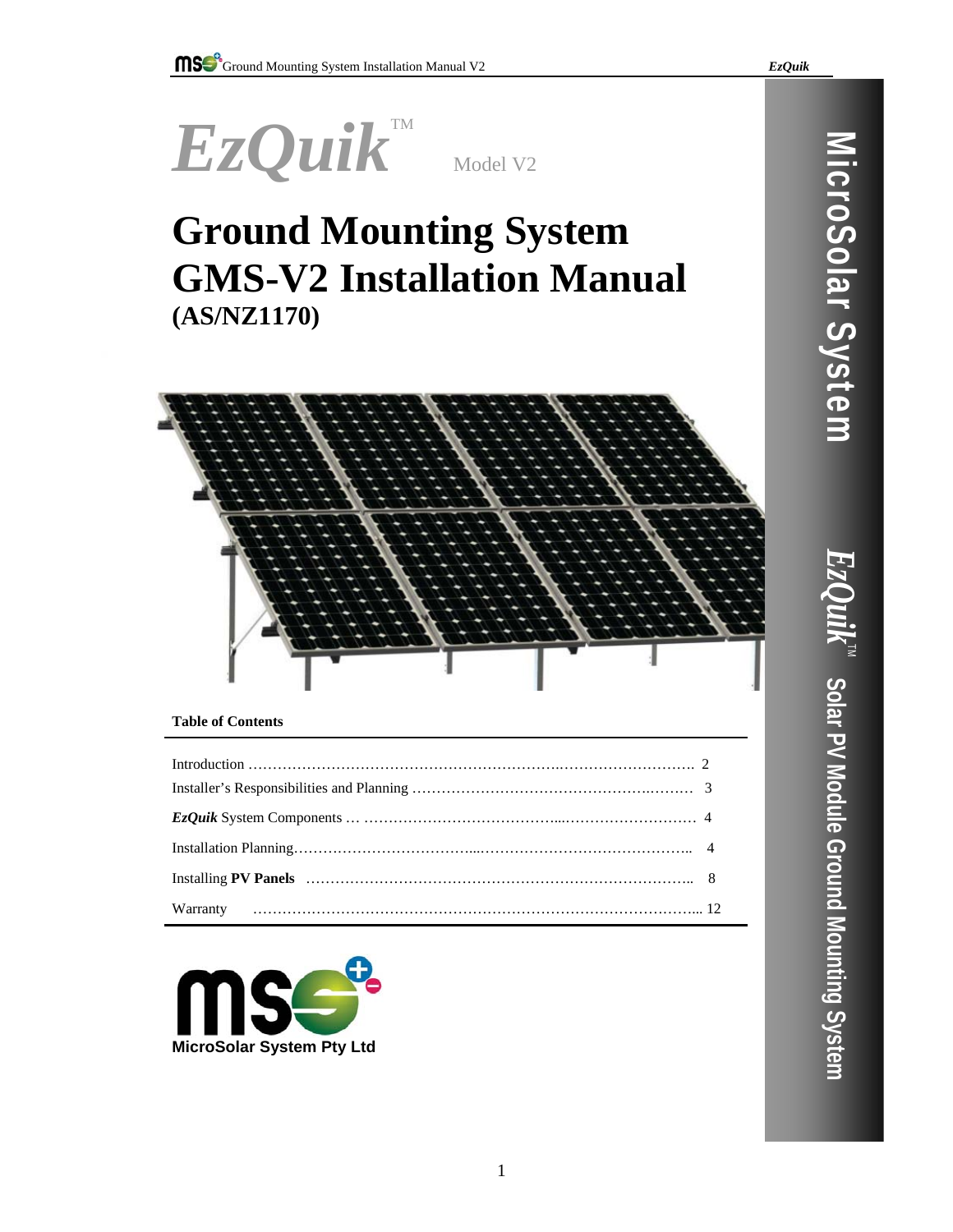

# **INTRODUCTION**

# **EzQuik**

Thank you for choosing EzQuik.

This manual provides easy step-by-step installation instructions. For additional information, please contact us by email on info@microsolarsystem.com.au or your local distributor in Australia.

EzQuik Ground Mounting System is specifically designed ground mounting system for PV modules. It could be comfortably used in all sorts of different installation environment, from large size commercial system or small residential requirement. This system use high quality pre-assembledsteel and aluminum extrusions, providing high safety factors and low installation cost, extremely easy to install.

It's a smart system of engineered components that allows installers to quickly assemble them without worrying earthing issues. No more extra wiring is required to earth each PV Module. With *EzQuik* you'll be able to solve virtually any PV module mounting challenge and meet the requirements of your local authority.

Technical support: *EzQuik* will be upgraded according to the changes of latest compliance documentation, and government requirements. Person-to-person customer service, and design assistance to help you solve any challenges you may come across.

This is why **EzOuik** is one of the most widely used mounting systems.

The mounting systems are compliant with applicable local or Australian building codes:

| AS 1170.2 part 2: | Wind Loads                               |
|-------------------|------------------------------------------|
| AS/NZS 3000:2007  | The Wiring Rules                         |
| AS/NZS 5033:2005  | Installation of photovoltaic (PV) arrays |

# **BEFORE YOU BEGIN**

Verity that all components are included and consistent with you order.

To avoid conflicts, never modify or combine the system with components that are not made by **MSS**. Otherwise, warranty provided for this system will be voided.

This manual provides detailed instruction of system structure installation and fixing of PV modules on the system. Before putting up this system, please make sure foundation of the installation venue meets the requirements from local authority. Also, please make sure product model number matches the one showing on the installation manual. And confirm you have prepared all essential tools. In order to speed up the installation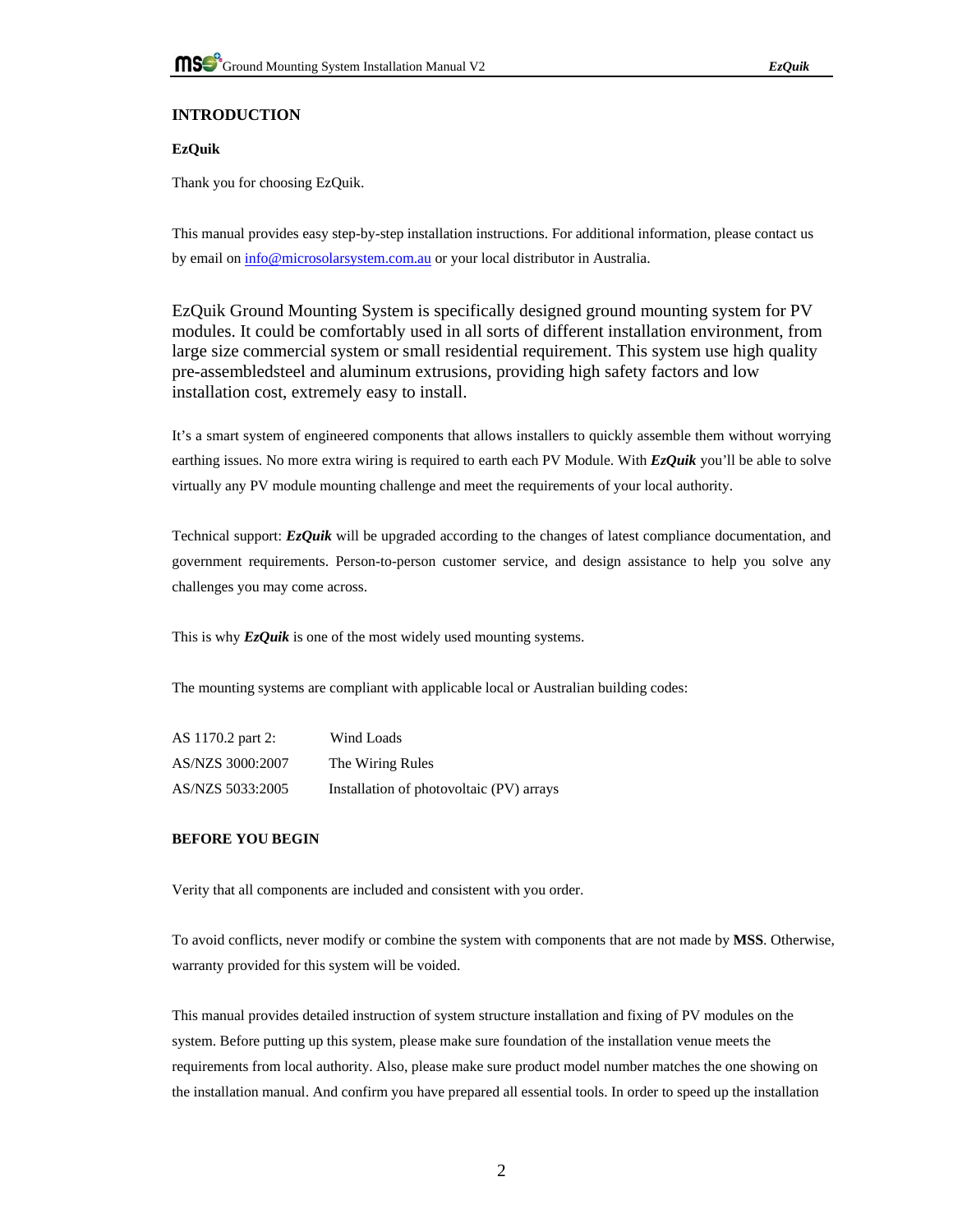process and improve accuracy, MSS recommends using laser level meter to check the level of system and

position of Post support.

## **Installer's Responsibilities and Planning**

Please review this manual thoroughly before installing your *EzQuik* system.

This manual provides (1) engineering supporting documentation for building permit applications in Australia relating to MSS's *EzQuik* Aluminum Solar PV Module Mounting System, and (2) Planning and assembly instructions for *EzQuik*.

*EzQuik* products, when is installed in accordance with this guideline, will be structurally adequate and meet the structural requirements of the various wind speed regions in Australia in accordance with AS 1170.2 SAA part 2 Loading Code – wind loads. MSS provides limited warranty on *EzQuik* products.

*EzQuik* products, when is installed in accordance with this guideline, will be structurally adequate and meet the structural requirements of the various wind speed regions in Australia in accordance with AS 1170.2 SAA part 2 Loading Code – wind loads, Installation of roof tiles AS2050, Design and installation of sheet roof and wall cladding AS/NZS 1562.1, AS 3000 Wiring Rules and AS 5033 Installation of PV arrays. MSS provides limited warranty on *EzQuik* products.

| The installer is solely responsible for:                                |
|-------------------------------------------------------------------------|
| Complying with all applicable local or national building codes,         |
| including any that may supersede this manual;                           |
| Ensuring that MSS and other products are appropriate for the            |
| particular installation and the installation environment;               |
| Ensuring that the roof, its rafters, connections, and other structural  |
| support members can support the array under all code level loading      |
| conditions (this total building assembly is referred to as the building |
| structure);                                                             |
| Using only MSS parts and installer-supplied parts as specified by       |
| MSS (substitution of parts may void the warranty and invalidate the     |
| letters of certification in all MSS publications);                      |
| Ensuring that lag screws have adequate pullout strength and shear       |
| capacities as installed;                                                |
| Verifying the strength of any alternate mounting used in lieu of the    |
| lag screws.                                                             |
| Maintaining the waterproof integrity of the roof, including selection   |
| of appropriate flashing;                                                |
| Ensuring safe installation of all electrical aspects of the PV array;   |
|                                                                         |
|                                                                         |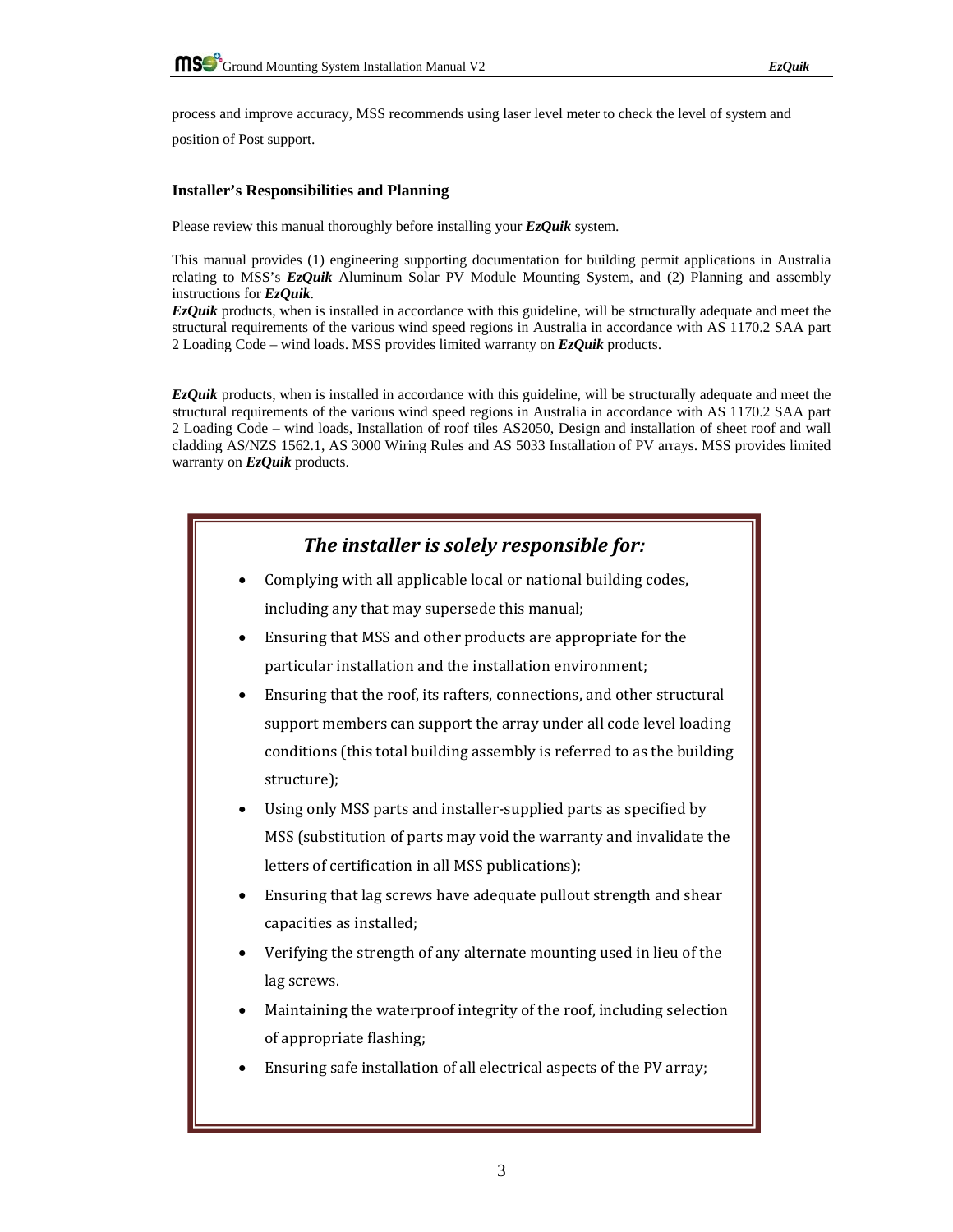# **EzQuik Ground System Components**

## **Components List, refer to fig as below**







|   | <b>Item</b>       | <b>Material</b>       | <b>Profile Dimension</b> |  |
|---|-------------------|-----------------------|--------------------------|--|
|   |                   |                       | (mm)                     |  |
|   | <b>Front Post</b> | <b>Q235(ASTM A36)</b> | 60x40x2                  |  |
|   | <b>Back Post</b>  | <b>Q235(ASTM A36)</b> | 60x40x2                  |  |
|   | <b>Beam</b>       | Q235(ASTM A36)        | 80x45x10x2               |  |
|   | <b>Brace</b>      | Q235(ASTM A36)        | 40x30x1.8                |  |
|   | <b>Joint 6040</b> | Q235(ASTM A36)        | 4 (thickness)            |  |
| 6 | <b>Joint 6040</b> | Q235(ASTM A36)        | 4 (thickness)            |  |

## **Installation Planning**

EzQuik Ground Mounting System V2 is compatible for panels from 1500mm to 1820mm long.

**Design for panels 808mm x 1580mm**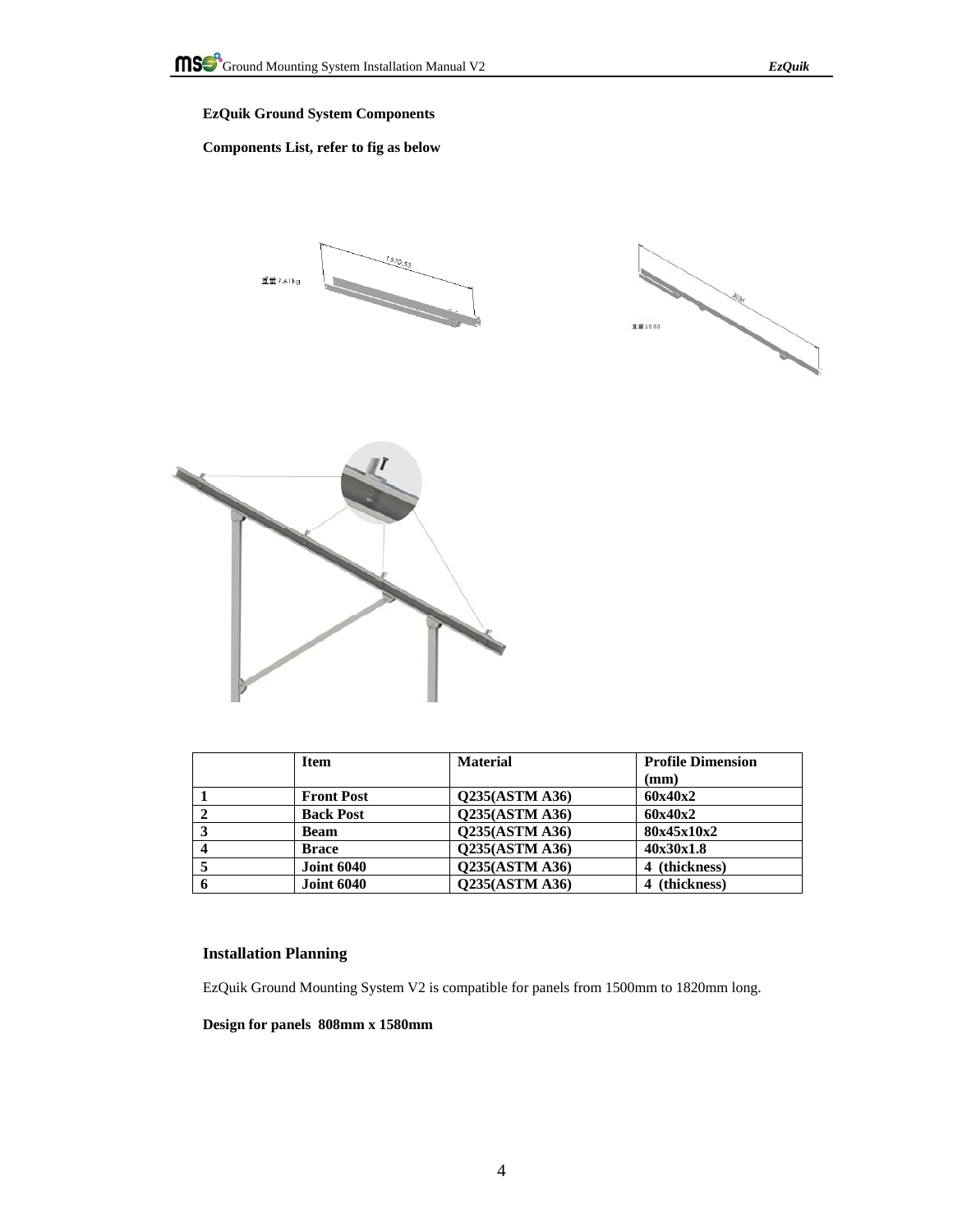

**Design for panels 990mm x 1640mm** 



## **Minimum spacing (L)**

For EzQuik Ground Mounting System V2, the spacing (L) is determined by the wind zone as below.

| <b>Wind Zone</b>         |      |      |      |    |
|--------------------------|------|------|------|----|
| Wind speed $(Vp \, m/s)$ |      | 49   |      | 69 |
| $L$ Spacing (mm)         | 2300 | 2300 | 1800 |    |

## **Construction of Mounting System**

The Posts can be bolted onto either Post Anchor (PSA) as left fig of below or Ground Foot (MSGF) or Earth Auger however, that depends on site conditions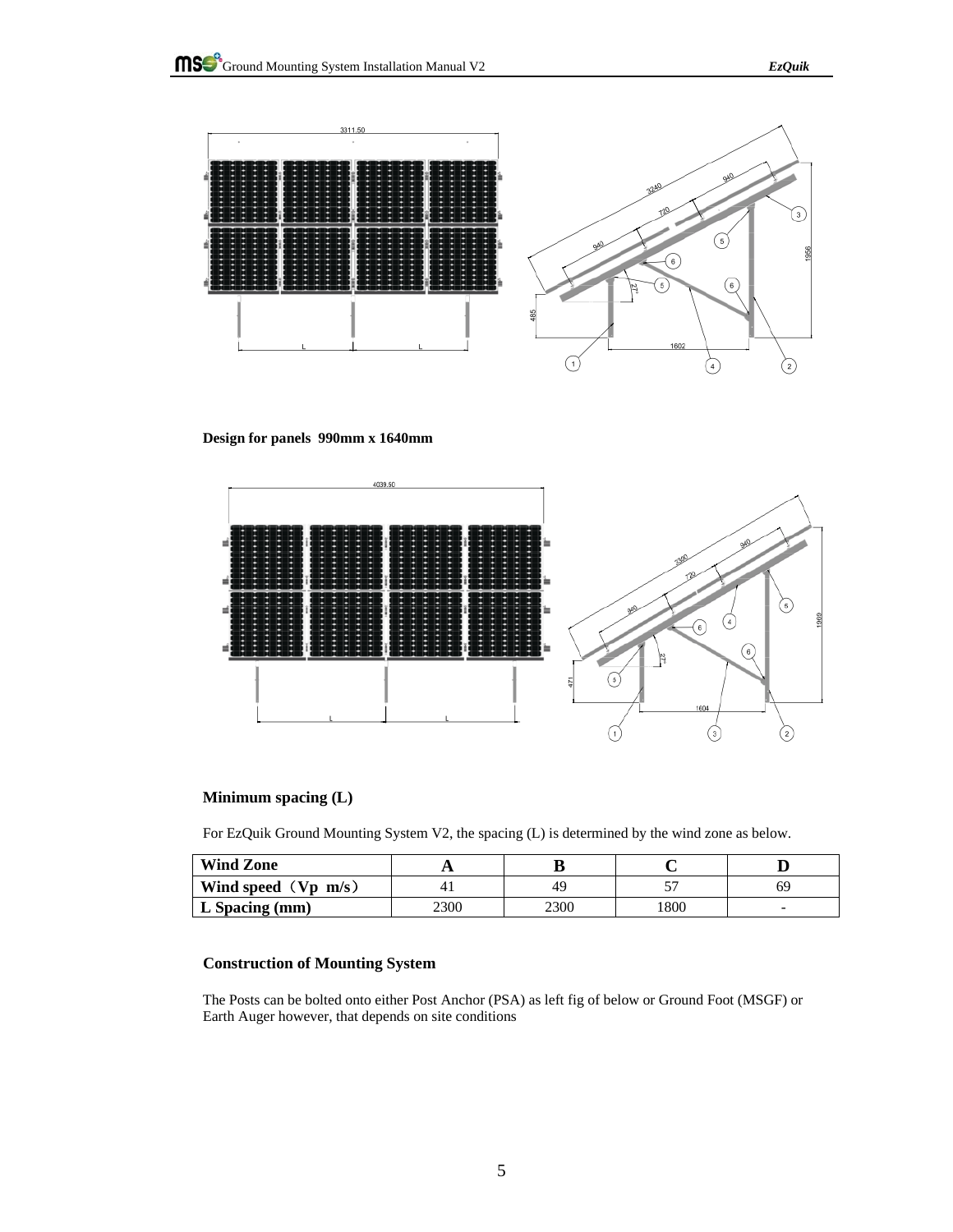

# **Use Earth Auger**

In Wind Zone A, Earth Auger could formed part of the foundation of the ground mount system, providing installation site is composed of solid soil and no rocks within 1m depth range. Depth requirement for Earth Auger is not less than 850mm.

# **Use MSGF**

If prefabricated reinforced concrete exists, and its area more than 1.5 Sq.m and thickness is not thinner than 100mm, with strength not less than 25Mpa, then recommend using 2xM12 Grade 5.8 Carbon Steel anchor studs with Ramset Chemset REO502 chemical injection anchoring system to fix MSGF.



# **Use PSA**

When using PSA the footings should be taken down to firm subsoils and to depths required in plans or specifications. See table as below.

| $^\prime$ wind zone    |             |             |             |             |
|------------------------|-------------|-------------|-------------|-------------|
| Wind Speed Vp $(m/s)$  | 47          | 57          | 66          | 80          |
| <b>Foundation Size</b> | 400x400x740 | 500x500x750 | 500x500x800 | 500x500x900 |
|                        | 440x440x600 | 570x570x600 | 595x595x600 | 600x600x600 |
| Concrete Volumn (CuM)  | 0.118       | 0.194       | 0.212       | 0.224       |

#### **Table 1**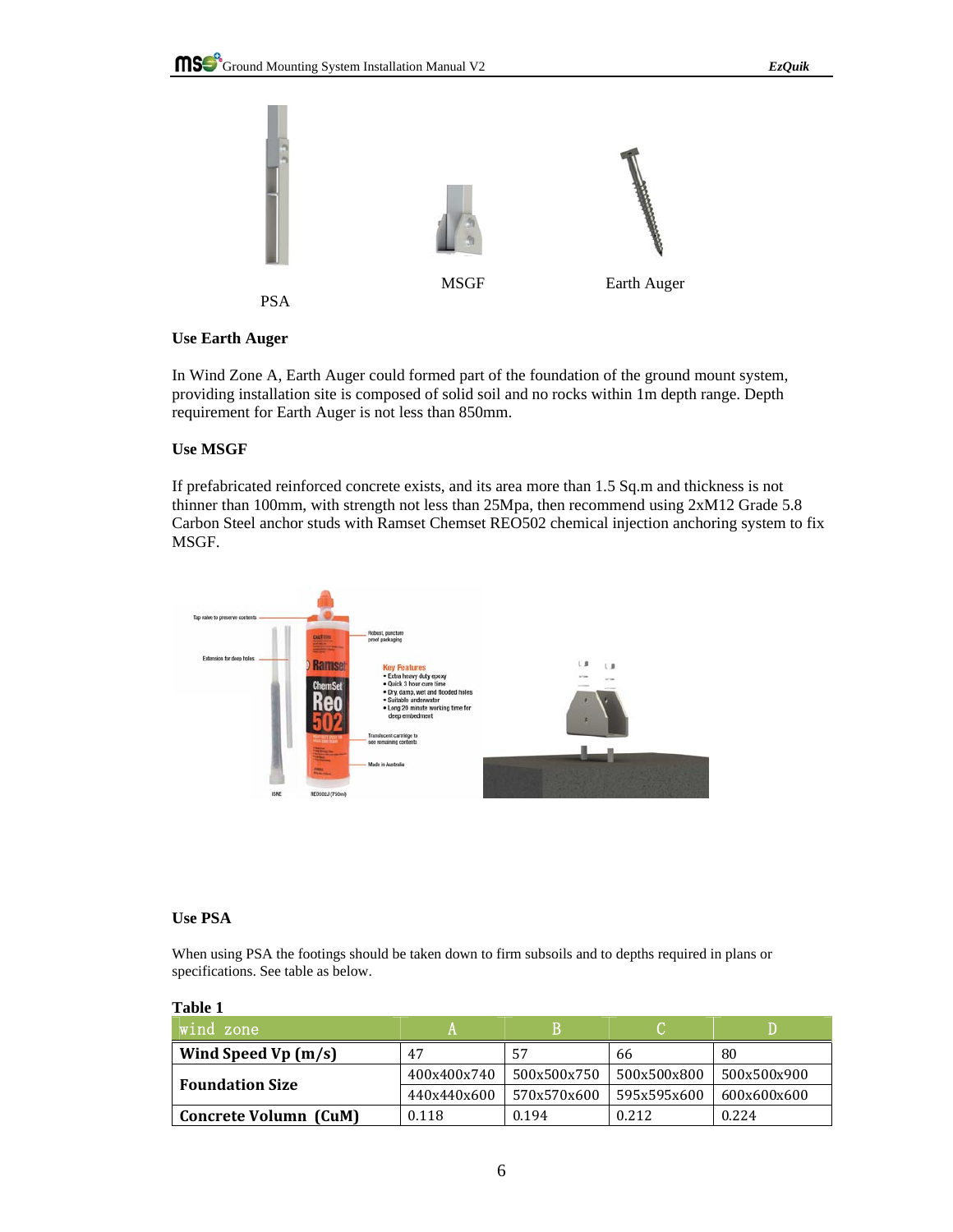The top surface of footing should slope away from support or posts to prevent water ponding as in fig 1.



The post support ( PSA) can be embedded in concrete prior to or after attaching the post as fig. below, but we recommend the latter.



**How to do** 

## **Below procedure should be followed regardless which type of ground fixing is chosen.**

- **Step 1** Base on size providing on table 1, excavate the post holes.
- Step 2 Make sure center of all the holes on all rows and columns are on the same straight line. See pic as below
- Step 3 Bury PSA straight up and ensure the height of all PSA the same. See pic as below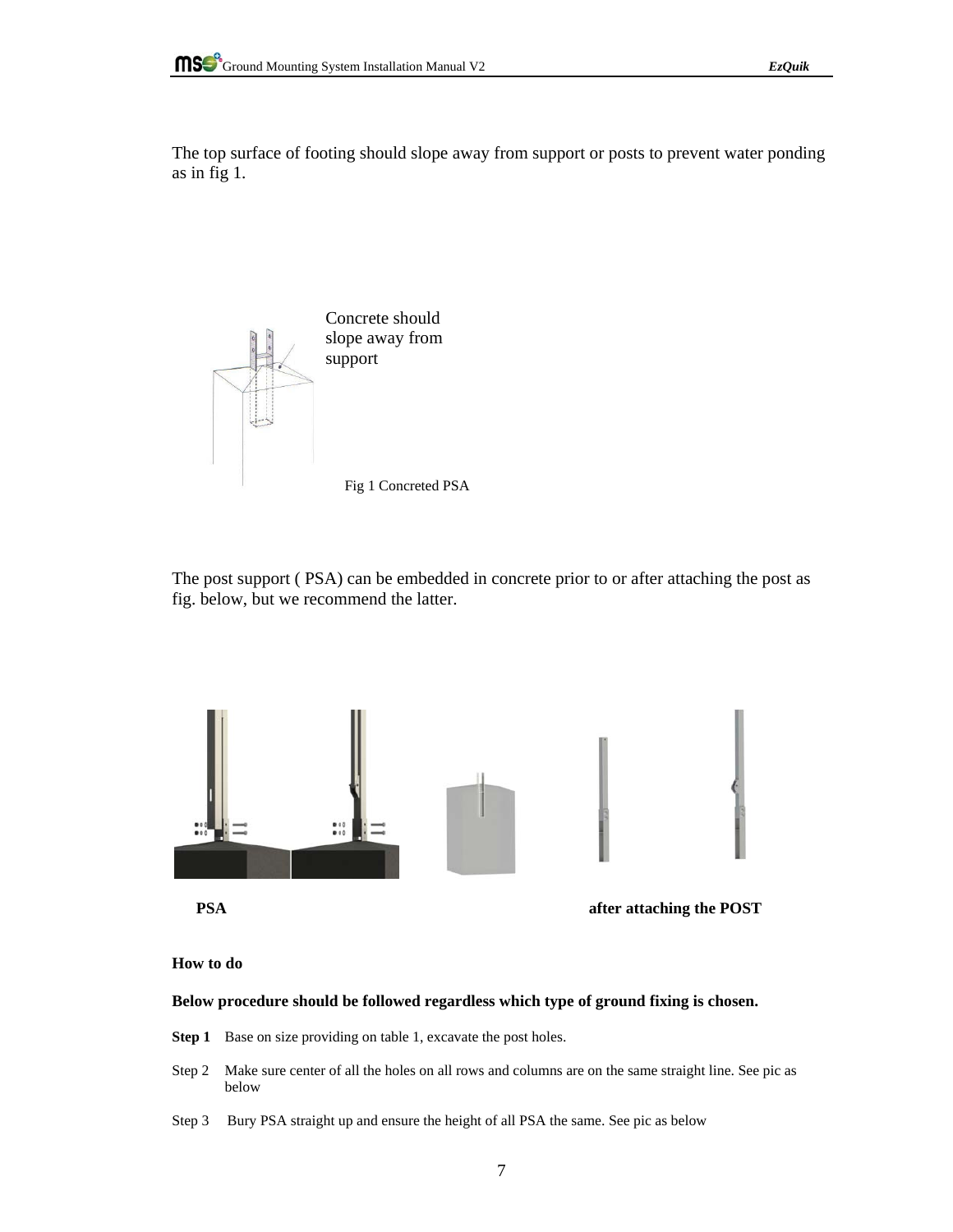

Step 4 Make sure all joins have been tightened.



Step 5 Repeat above steps until the whole system has been constructed. See pic as below. Please be reminded all C purlins need to be on the same straight line. The tolerance  $\pm$  20mm and  $\pm$  1.5 degree are allowable

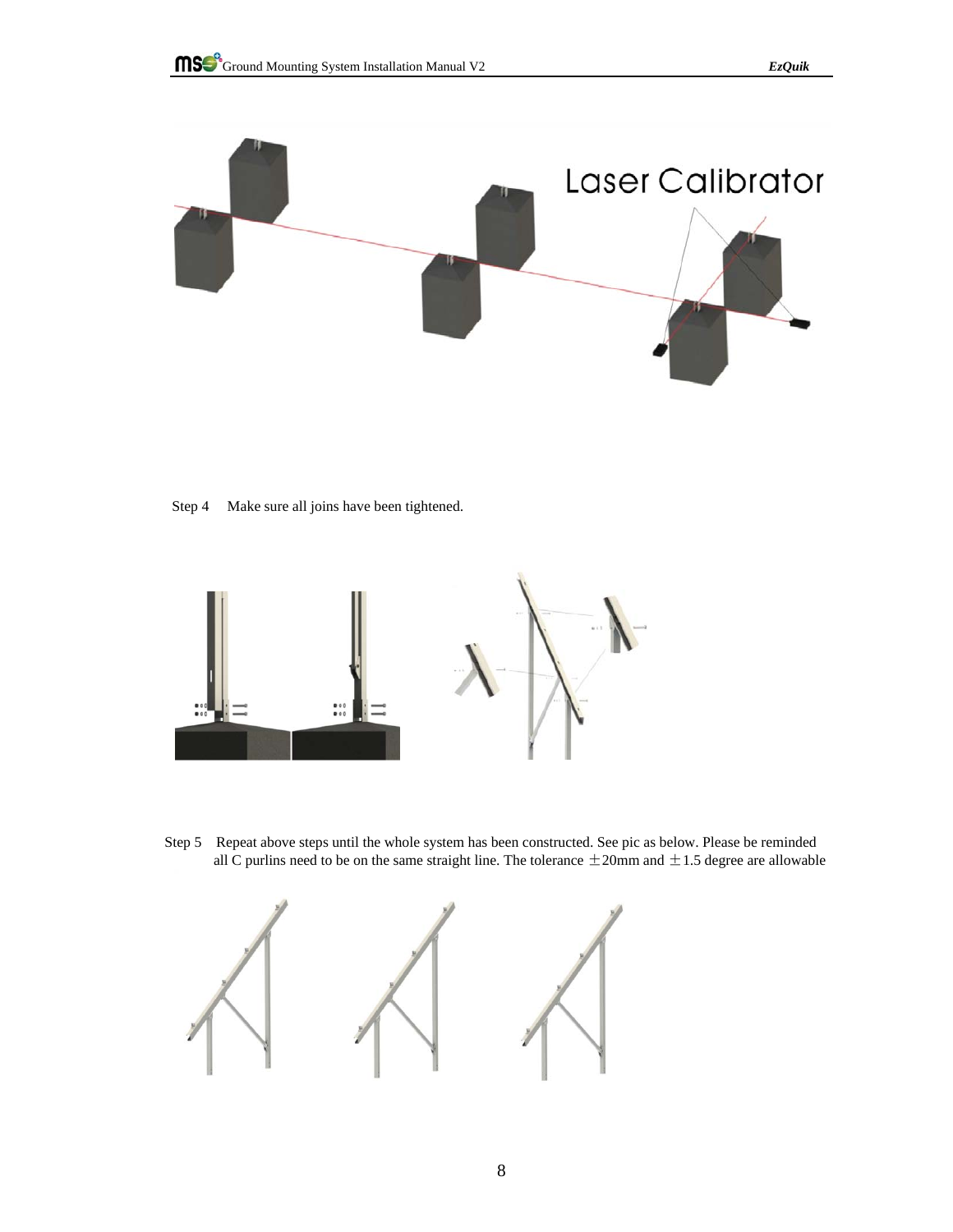#### **Installing the Rail**

Step 1 Before putting up the rails, please double check again all C purlins are on the same straight line. During installation, rail height could be slightly adjusted to make sure all rails are straight and within the range of tolerance.



#### **Please note:**

**MSS ground mount system is suitable to be used on large scale ground mount projects. On system GMS-V2, there are two factory pre-set brackets in the middle of the beams. If needed, user could adjust the other two brackets position to meet product requirement.** 

Step 2 Before fixing the rail on the beams, please make sure the rail is long enough, otherwise, please use MSSPL to join the rails. If more than 2 joiners are needed, please leave 1-2mm gap in between each rail to absorb the effect of thermal expansion. And at the same time, make sure they are on the same straight line.



Step 3 Install all rails according the planning.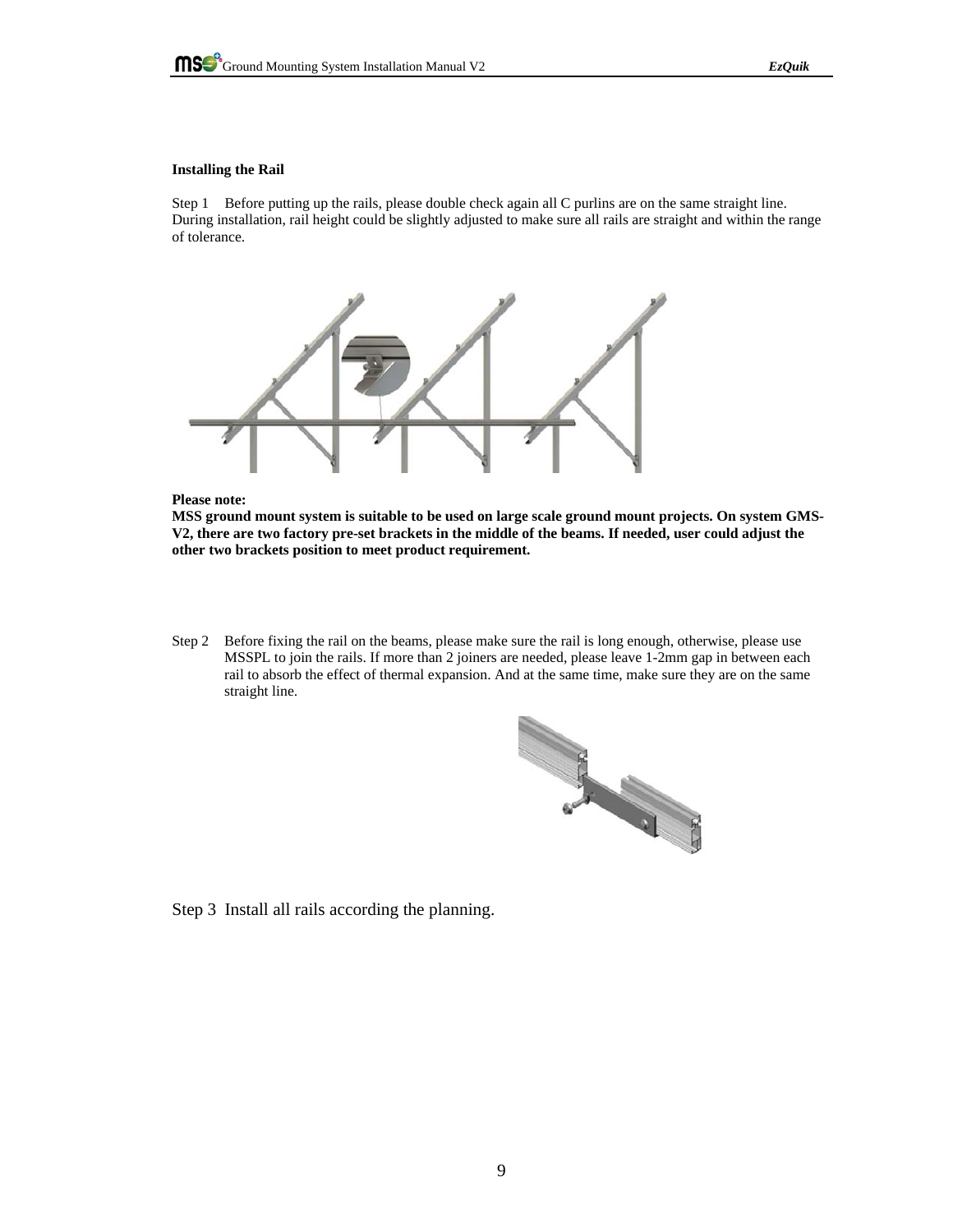

# **Installing PV panels**

Pick the right size mid and end clamps and lay down all the PV modules.



Please ensure there is 20mm gap between the top and bottom row of PV modules.

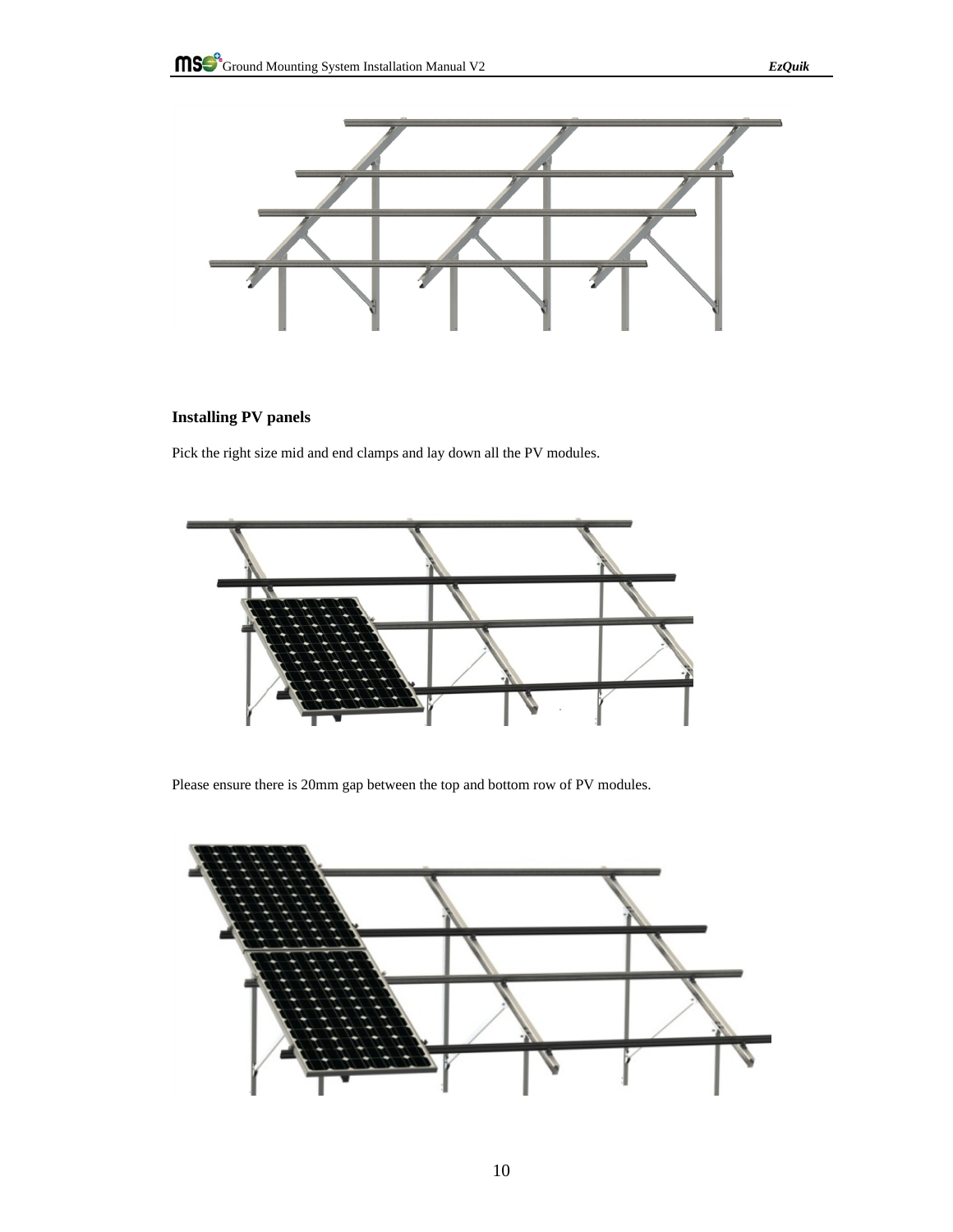Install the earthing lug onto one of the rails from each row of PV modules. And connect the earthing cable to the earth lug according to the wiring rules.



Please note: EzQuik ground mount system is incorporated with built-in earthing system. Except for the earthing lug on the rail, there are no other extra works required to earth the whole system. MSS guarantee that the earthing connection has met Australian Standard AS5033.